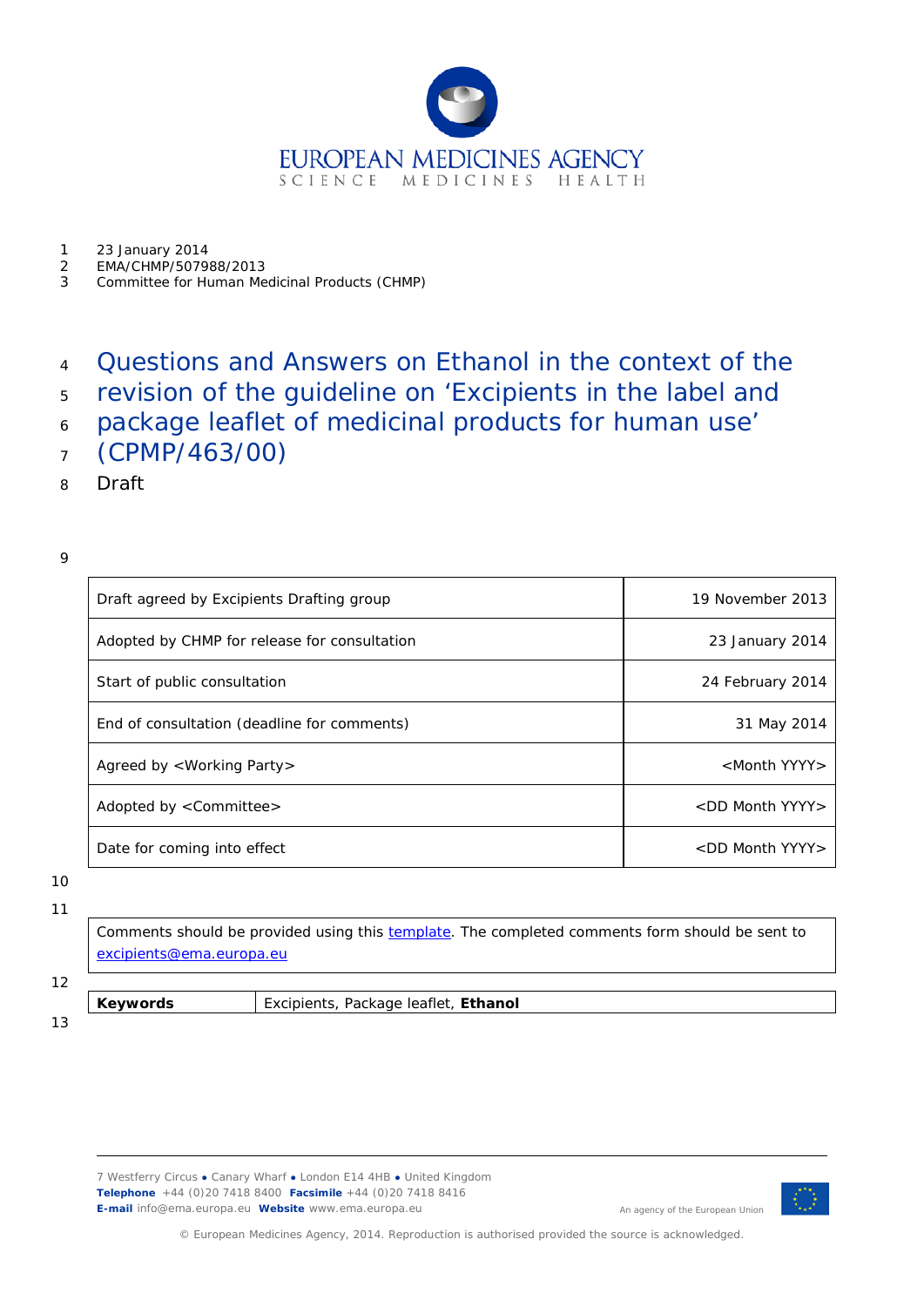Questions and Answers on Ethanol in the context of the

revision of the guideline on 'Excipients in the label and

package leaflet of medicinal products for human use'

(CPMP/463/00)

### **1. Background**

- Following the European Commission decision to revise the Annex of the guideline on 'Excipients in the
- 20 label and package leaflet of medicinal products for human use'  $(CPMP/463/00)^1$  $(CPMP/463/00)^1$ , a multidisciplinary group of experts involving SWP (lead), QWP, PDCO, PRAC (ex PVWP), CMD(h), VWP, BWP and BPWP
- was created in 2011.
- The objective of this group is to update the labelling of selected excipients listed in the Annex of the

above mentioned EC guideline, as well as to add new excipients to the list, based on a review of their

safety. The main safety aspects to be addressed were summarised in a concept paper published in

[2](#page-1-1)6 March  $2012^2$ .

ł

- Q&A documents on excipients will be progressively released for public consultation. They will include
- proposals for new or updated information for the labelling and package leaflet. Once a Q&A is finalised,
- the corresponding background report supporting its review will be also published.
- When the Q&As of all the selected excipients have been finalised, they will be grouped in a single Q&A document. This information will be integrated in the updated Annex of the new revised EC guideline.

# **2. What is ethanol and why is it used as an excipient?**

- Ethanol is used as a solvent to improve drug solubility.
- Ethanol can be used as an extraction solvent in herbal medicinal products (liquid extracts and
- tinctures). In this case, the use of ethanol is necessary for extraction of some constituents that are
- important for efficacy. Ethanol is also used in the production of mother tinctures for homoeopathic
- preparations in suitable concentration and in many liquid homeopathic medicinal products.
- Ethanol has bacteriostatic, bactericidal, fungicidal and virucidal activity. In addition, ethanol also has anhidrotic, rubefacient, and astringent and haemostatic properties [\[1\]](#page-10-0).
- Of note, Ethanol is present as an endogenous substance in the blood of man, probably produced in the
- intestinal tract, at an average level of 1.5 mg/L [\[2\]](#page-10-1). According to Jones et al., endogenous ethanol
- 42 reaches low concentrations of  $0.39 \pm 0.45$  µg/mL (0.039 mg/dL) in the blood of sober people [\[3\]](#page-10-2).

<span id="page-1-1"></span><span id="page-1-0"></span> Concept paper on the need for revision of the 'Guideline on excipients in the label and package leaflet of medicinal products for human use' (CPMP/463/00) EMA/CHMP/SWP/888239/2011

[http://www.ema.europa.eu/docs/en\\_GB/document\\_library/Scientific\\_guideline/2009/09/WC500003412.pdf](http://www.ema.europa.eu/docs/en_GB/document_library/Scientific_guideline/2009/09/WC500003412.pdf)

[http://www.ema.europa.eu/docs/en\\_GB/document\\_library/Scientific\\_guideline/2012/03/WC500123804.pdf](http://www.ema.europa.eu/docs/en_GB/document_library/Scientific_guideline/2012/03/WC500123804.pdf)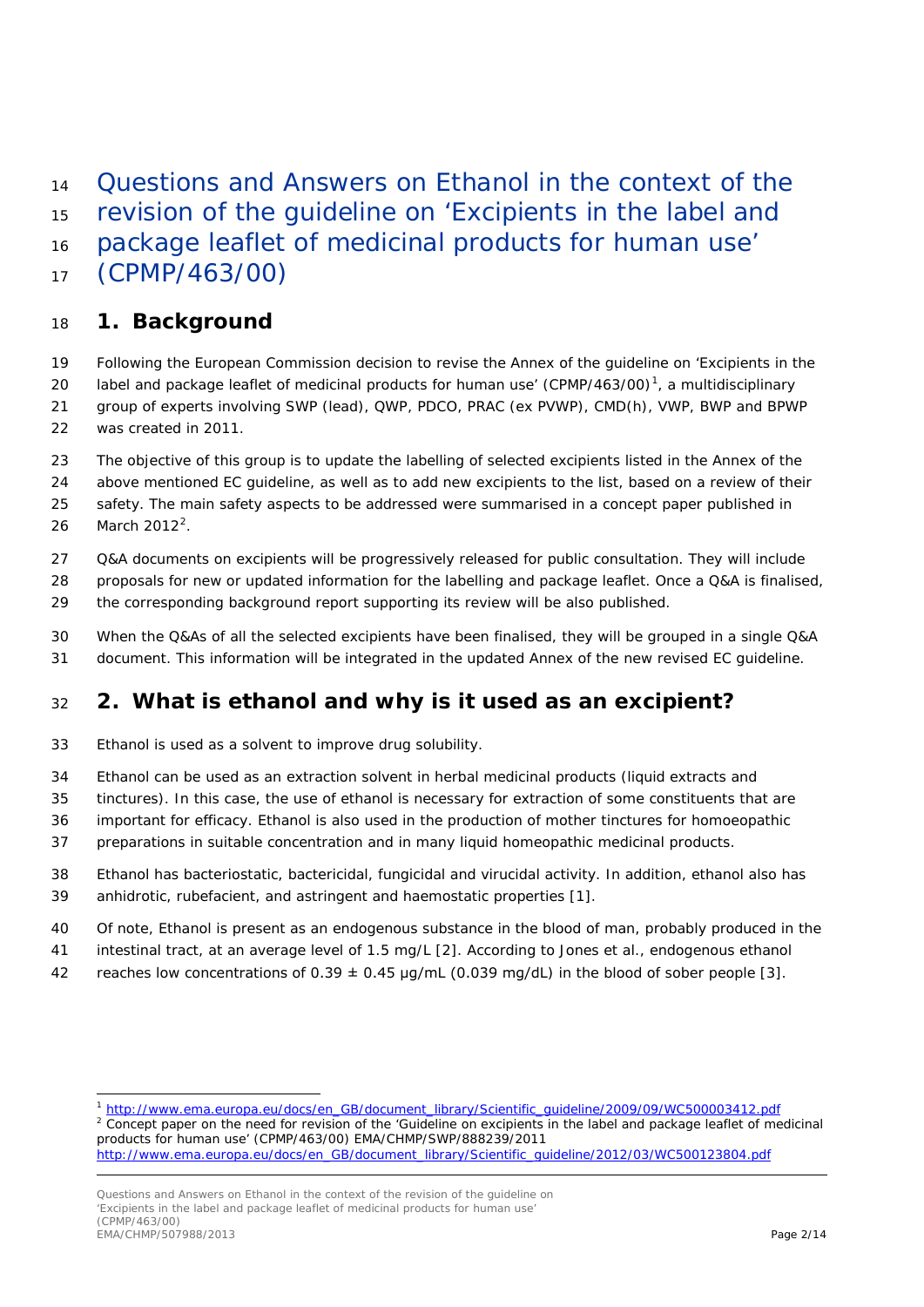### **3. Which medicinal products contain ethanol?**

- Ethanol can be found as a solvent in numerous oral liquid formulations and OTC medicines such as
- cough and cold medicines, iron supplements as well as homeopathic preparations with the aim to
- improve drug solubility. In particular, herbal medicinal products may contain significant levels of
- ethanol. In the EU, medicines containing ethanol include ranitidine, furosemide, mannitol,
- phenobarbital, trimethoprim, co-trimoxazole and paracetamol [\[4\]](#page-10-3).
- Ethanol is also an ingredient of several topical preparations used for skin disorders.
- Ethanol is also employed in solutions as an antimicrobial preservative.
- Of note, preparations containing 95 % ethanol are also used percutaneously as a sclerosing agent (e.g.
- for the treatment of some vascular disorders).

### **4. What are the safety concerns?**

- Ethanol is a central nervous system (CNS) depressant. Symptoms of mild to moderate ethanol
- intoxication in adults can include euphoria, ataxia, sedation, aggressive behaviour, and nausea and
- vomiting [\[5\]](#page-10-4). At high doses it can also cause respiratory depression or failure and cardiovascular

toxicities such as atrial tachycardia, atrial fibrillation, arrhythmias, AV block, hypotension, congestive

- heart failure, and severe myocardial depression.
- Alcohol metabolism varies with age but uncertainties exist about both metabolic maturation and
- adverse effects of low and higher amounts of ethanol in short and long term use since most literature
- relates to acute poisoning.
- In children, signs of ethanol intoxication are hypoglycaemia, hypothermia and coma [\[6,](#page-10-5) [7\]](#page-10-6).
- Other toxicities seen after acute toxic exposure include seizures, often due to hypoglycemia in children,
- hypotonia, hyporeflexia, gastritis, gastrointestinal bleeding, acute hepatitis, acute pancreatitis,
- rhabdomyolysis, hypokalaemia, and lactic acidosis.
- In the newborn, cutaneous absorption of ethanol is significant (especially under occlusion) due to the newborn's immature skin and this may lead to significant local reactions and systemic toxicity [\[8\]](#page-10-7).
- In the scientific literature, ethanol is known as a reproductive and developmental toxicant. Ethanol
- may cause genetic defects, which may be mediated by its metabolite, acetaldehyde. Furthermore,
- drinking alcoholic beverages are a known human carcinogen listed by the International Agency for
- Research on Cancer (IARC) [\[9\]](#page-10-8) and the National Toxicology Program (NTP) [\[10\]](#page-10-9).
- It is important to note that the effect of long term exposure to even low levels of ethanol in medicines
- on the health and development of children has not been evaluated [\[11\]](#page-10-10). Studies and observations on
- FAS (foetal alcohol syndrome) and FAE (foetal alcohol effects) in children give direct evidence of the
- grave deleterious effects of chronic ethanol exposure, for example, on neurological and cognitive
- developmental processes [\[12,](#page-10-11) [13\]](#page-10-12).
- Moreover, ethanol use in adult medicines is discouraged for a number of other reasons including
- interactions with other medicines, diseases, effect on driving performances, issues with addiction,
- 79 pregnancy and breast feeding.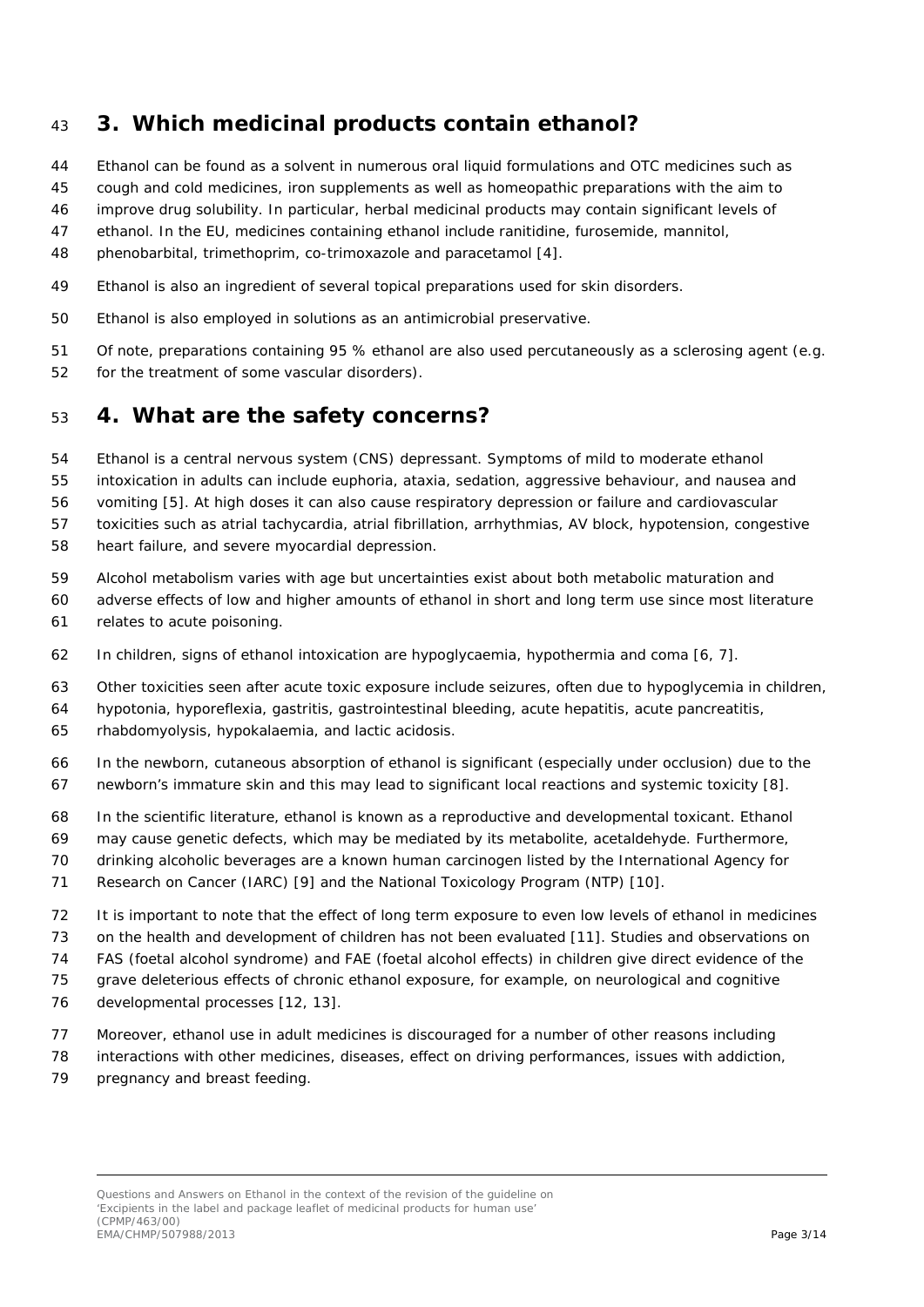### <sup>80</sup> **5. What are the reasons for updating the information in the**  <sup>81</sup> **package leaflet?**

- 82 The main reason for updating the information in the package leaflet is to adjust the thresholds in
- 83 relation to the different age groups. Currently, no European guidelines proposing ethanol labelling
- 84 thresholds in paediatric population are available. Indeed, the information available on ethanol
- 85 acceptability for paediatric age groups is sparse and distributed over various sources.
- 86 According to a review by the French Medicines Agency [\[14\]](#page-10-13), ethanol should not be included in
- 87 medicinal products intended for children unless necessary. If used in children, the amount of ethanol
- 88 should not produce blood alcohol (ethanol) concentration (BAC) greater than 0.125 g/L. In addition,
- 89 the total volume of ethanol in the medicinal product should be adjusted so that a potentially lethal
- 90 dose (3 g/kg) cannot be reached in the event of accidental poisoning in children involving the entire 91 package.
- 92 The FDA also recommends not including ethanol in medicinal products intended for use in children. But
- 93 if necessary, the amount of ethanol should not produce a BAC greater than 0.25 g/L and/or OTC liquid
- 94 preparations should not contain more than 5% ethanol [\[15,](#page-10-14) [16\]](#page-10-15).
- 95 The WHO proposes to limit the ethanol amount in OTC products to less than 0.5% for children less
- 96 than 6 years old, less than 5% for children 6-12 years old and less than 10% for children over 12
- 97 years. However, these limits do not consider the actual dose given [\[17\]](#page-11-0).
- 98 The current EC 'Guideline on excipients in the label and package leaflet' proposes: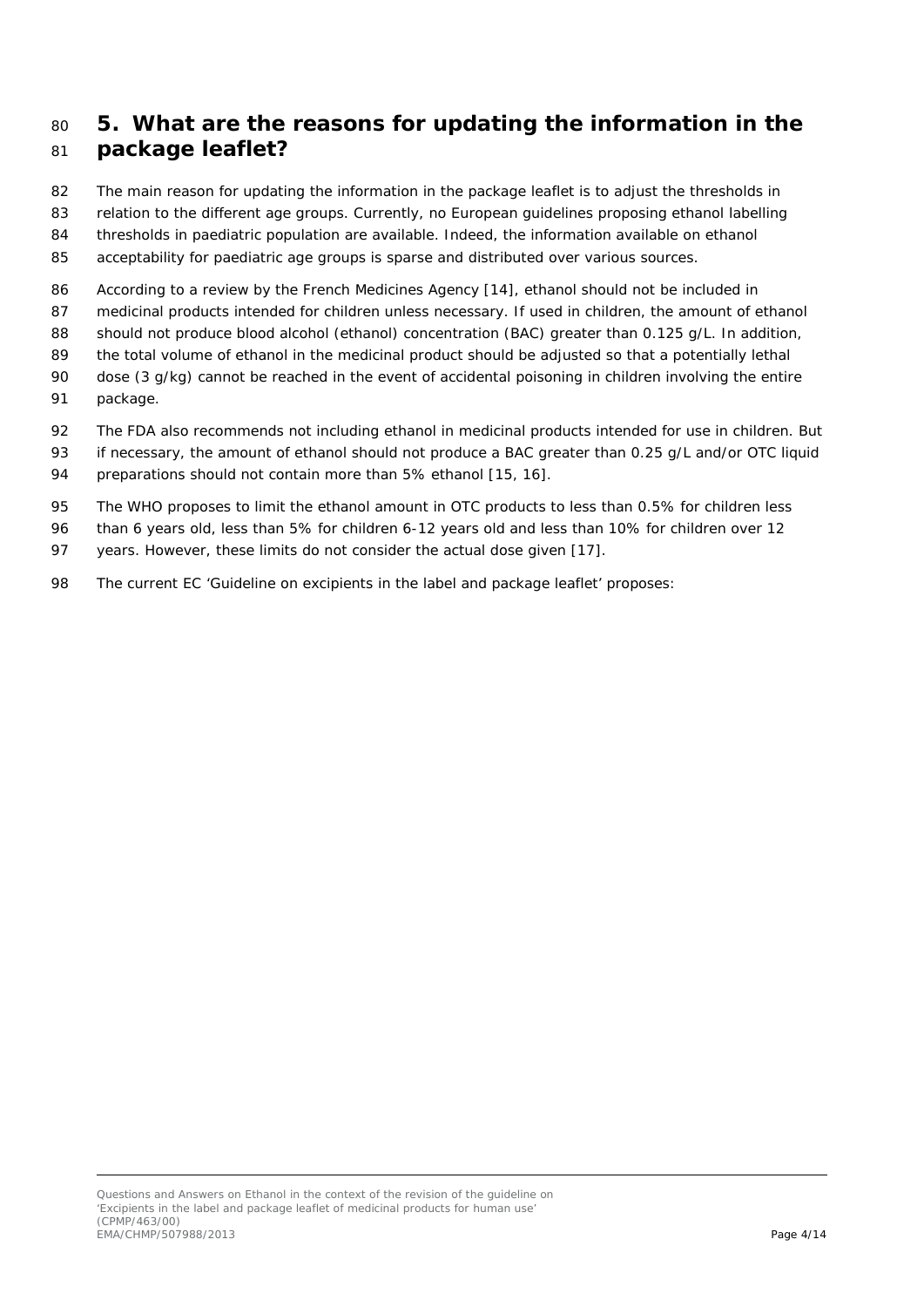### 99 *Current information in the package leaflet*

| <b>Name</b> | <b>Route of</b><br>Administration | <b>Threshold</b>             | <b>Information for the Package Leaflet</b>                                                                                                                                                                                                                                                                                                                                                                                                                                                                                                        | <b>Comments</b>                                                                                                                                                                                                                        |
|-------------|-----------------------------------|------------------------------|---------------------------------------------------------------------------------------------------------------------------------------------------------------------------------------------------------------------------------------------------------------------------------------------------------------------------------------------------------------------------------------------------------------------------------------------------------------------------------------------------------------------------------------------------|----------------------------------------------------------------------------------------------------------------------------------------------------------------------------------------------------------------------------------------|
| Ethanol     | Oral and<br>Parenteral            | Less than 100<br>mg per dose | This medicinal product contains small amounts of<br>ethanol (alcohol), less than 100mg per <dose>.</dose>                                                                                                                                                                                                                                                                                                                                                                                                                                         | This statement is to provide reassurance<br>to parents and children concerning the low<br>levels of alcohol in the product.                                                                                                            |
|             |                                   | 100 mg $-3$ g<br>per dose    | This medicinal product contains  vol % ethanol<br>(alcohol), i.e. up to  mg per dose, equivalent to<br>mL beer,  mL wine per dose.<br>Harmful for those suffering from alcoholism.<br>To be taken into account in pregnant or breast-<br>feeding women, children and high-risk groups such<br>as patients with liver disease, or epilepsy.                                                                                                                                                                                                        | The package leaflet should give the<br>equivalent volume of beer and wine,<br>nominally calculated assuming 5 % vol<br>and 12% vol ethanol respectively.<br>Separate warning statements may be<br>needed in different parts of the PL. |
|             |                                   | 3 g per dose                 | This medicinal product contains  vol % ethanol<br>(alcohol), i.e. up to  mg per dose, equivalent to<br>mL beer,  mL wine per dose.<br>Harmful for those suffering from alcoholism.<br>To be taken into account in pregnant or breast-<br>feeding women, children and high-risk groups such<br>as patients with liver disease or epilepsy.<br>The amount of alcohol in this medicinal product<br>may alter the effects of other medicines.<br>The amount of alcohol in this medicinal product<br>may impair your ability to drive or use machines. |                                                                                                                                                                                                                                        |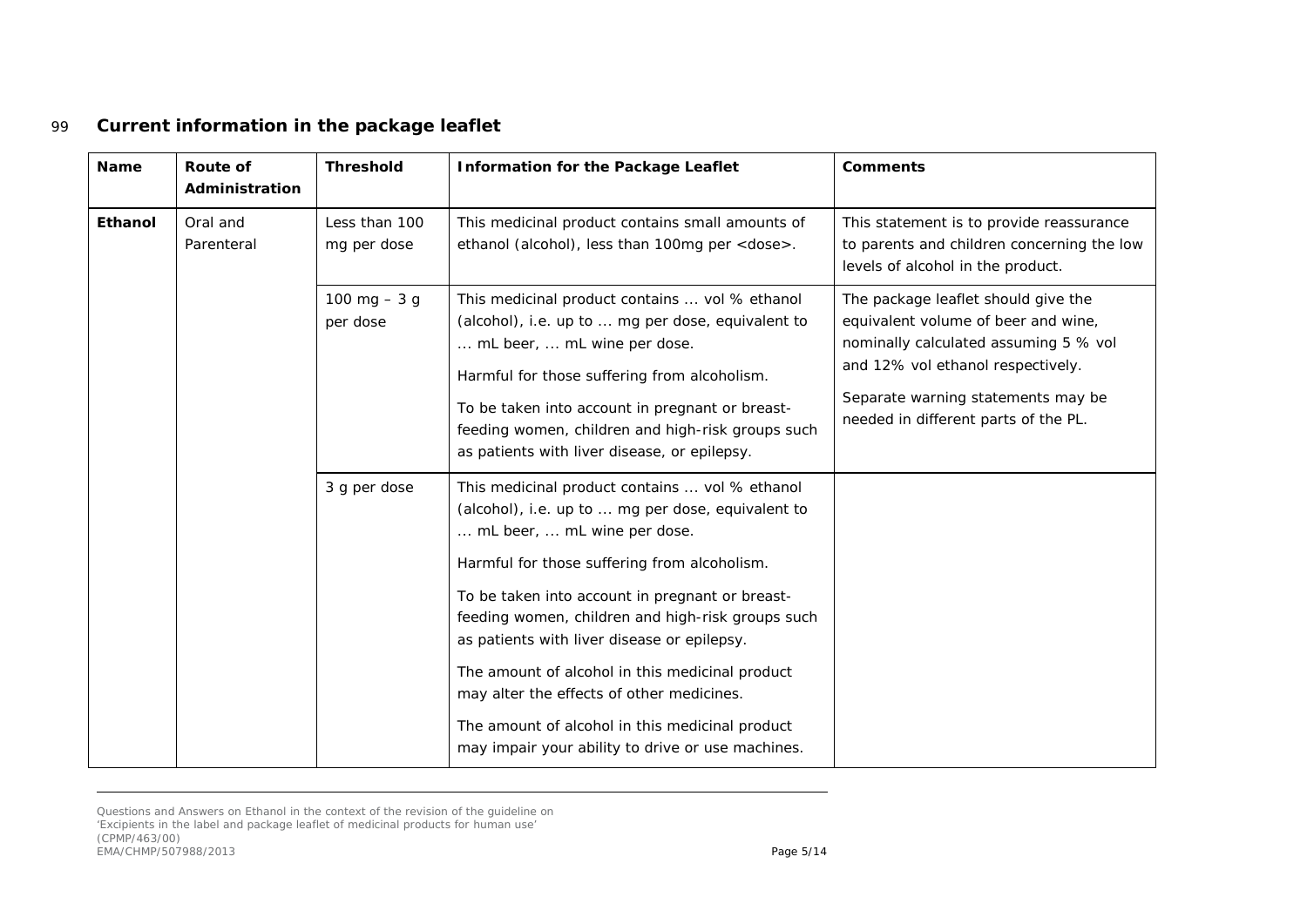## <sup>100</sup> **6. Proposal for an updated information in the package leaflet**

#### 101 *General aspects for pharmaceutical industry and healthcare professionals* 102 [\[18](#page-11-1)[-24\]](#page-11-2)

- 103
- 104 Ethanol should not be included in medicinal products, unless justified. The use of ethanol could be 105 acceptable if the benefits outweigh the risks, taking into account of frequency and duration of 106 treatment (acute and chronic), seriousness of condition treated, availability of suitable alternative 107 treatments, ethanol exposure (BAC) and age.
- 108 As part of the justification for the use of ethanol there should be a discussion of why other 109 excipients cannot fulfil the functions of ethanol in the formulation.
- 110 Where ethanol use is necessary, measures to minimise ethanol exposure should be discussed.
- 111 Theoretical blood alcohol concentration (BAC) rise from a single dose should be estimated using a 112 standard formula (see 'Theoretical calculation of BAC: limitations and assumptions' in Annex).
- 113 There is little information on the health and development effects in children after long term 114 exposure to even low levels of ethanol in medicines. Repeated short term use could induce similar 115 effects to a chronic use. However, it seems reasonable to accept amounts which raise BAC by no 116 greater than the endogenous BAC (1.5 mg/L). Where exposure to ethanol from a medicine is 117 significant, consideration should be given to restricting supply to patient under the supervision of 118 a physician (prescription-only), in order to control repeated short term use.
- 119 The total volume of ethanol in any medicinal product should be adapted in such a way that a 120 potentially lethal dose of 1.8 g/kg (corresponds to a predicted rise in BAC of 3 g/L) cannot be 121 reached in the event of accidental poisoning in children involving the entire package.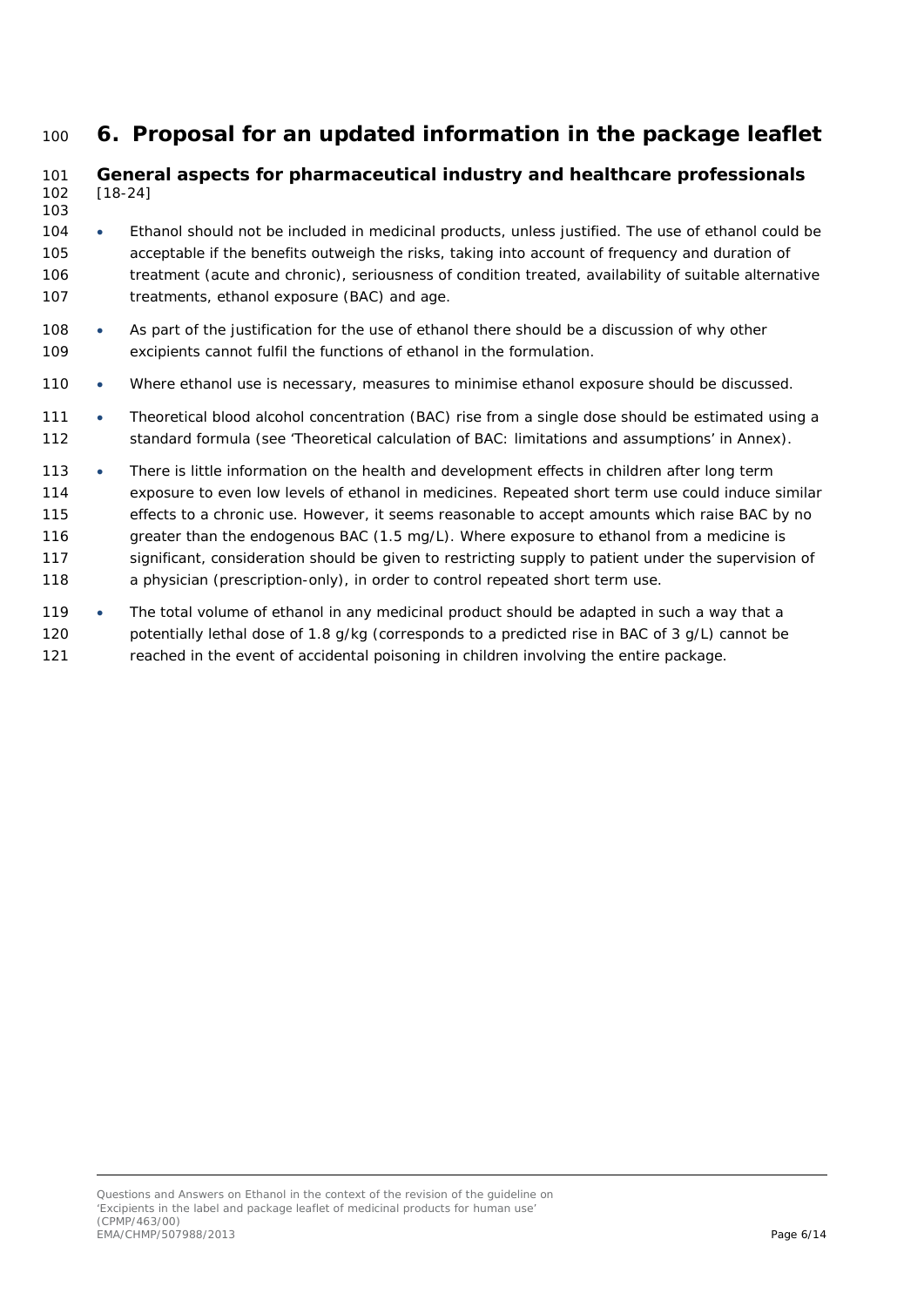| <b>Name</b>                       | <b>Route of</b>                             | Threshold*                                                                                                                 | <b>Information for the Package Leaflet</b>                                                                                                                                                                                              | <b>Comments</b>                                                                                                                                                                                                 |
|-----------------------------------|---------------------------------------------|----------------------------------------------------------------------------------------------------------------------------|-----------------------------------------------------------------------------------------------------------------------------------------------------------------------------------------------------------------------------------------|-----------------------------------------------------------------------------------------------------------------------------------------------------------------------------------------------------------------|
|                                   | <b>Administration</b>                       |                                                                                                                            |                                                                                                                                                                                                                                         | (for health care professionals)                                                                                                                                                                                 |
| Oral and<br>Ethanol<br>Parenteral | 1 to less than<br>6 mg/kg/day               | This medicine contains very small<br>amount of alcohol as an ingredient<br>necessary for the medicine to work<br>properly. | This statement is to provide reassurance to parents and<br>children concerning the low levels of alcohol in the<br>medicine.                                                                                                            |                                                                                                                                                                                                                 |
|                                   |                                             | The amount of alcohol in each<br><volume unit=""> is xx mg.</volume>                                                       | The amount of alcohol in this range of doses is not be<br>expected to produce a Blood Alcohol Concentration<br>(BAC**) significantly greater than the endogenous BAC<br>$(1.5 \text{ mg/L}).$                                           |                                                                                                                                                                                                                 |
|                                   |                                             | When you take your daily dose, the<br>small amount of alcohol contained in this<br>medicine will not have any effects.     | Minute amounts of ethanol in the composition of other<br>excipients such as flavours or colouring agents would not<br>produce any detectable increase in BAC**.                                                                         |                                                                                                                                                                                                                 |
|                                   | 6 mg/Kg/day<br>to less than<br>75 mg/kg/day | The amount of alcohol in each<br><volume unit=""> is xx mg.</volume>                                                       | This statement provides a guide to the amount of alcohol<br>consumed in understandable terms for adults and would<br>pick up off-label use.                                                                                             |                                                                                                                                                                                                                 |
|                                   |                                             |                                                                                                                            | The recommended dose(s) of this<br>medicine <dose dose="" range=""> will<br/>increase the concentration of alcohol in<br/>your body by about xxmg/L. This is<br/>similar to an adult drinking XmL of<br/>beer or YmL of wine***.</dose> | Evaluate the BAC <sup>**</sup> daily during the whole period of<br>treatment.                                                                                                                                   |
|                                   |                                             |                                                                                                                            | Talk to your doctor or pharmacist before<br>giving this medicine to your child if (s)he<br>is less than 6 years old.                                                                                                                    | The BAC** levels should not exceed 1 mg/100mL (or 1<br>mg/dL or 0.01 g/L or a dose of 6 mg/kg) in children less<br>than 6 years old (equivalent statements should be<br>considered in section 4.4 of the SmPC). |

Questions and Answers on Ethanol in the context of the revision of the guideline on 'Excipients in the label and package leaflet of medicinal products for human use' (CPMP/463/00) EMA/CHMP/507988/2013 Page 7/14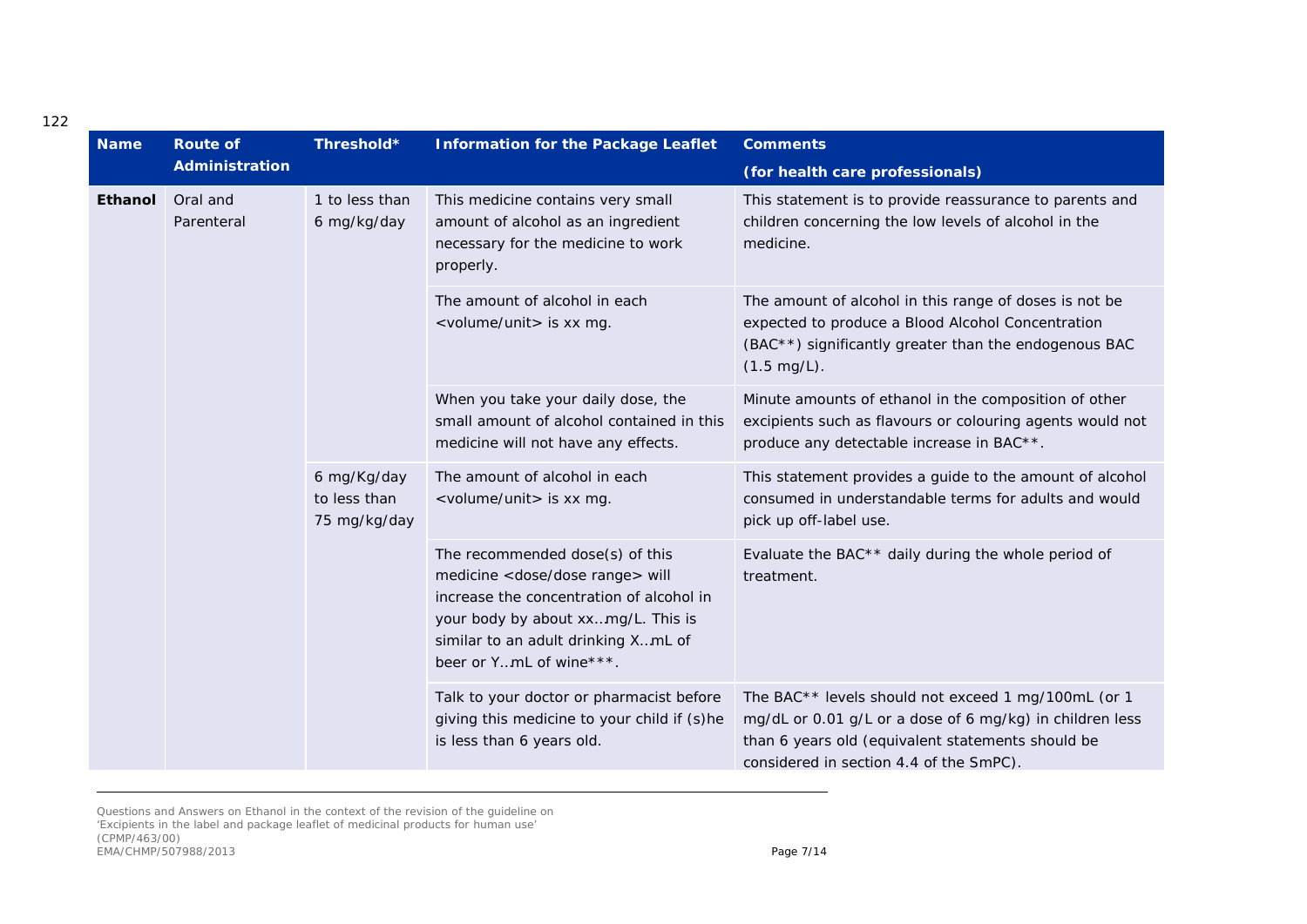| <b>Name</b> | <b>Route of</b><br>Threshold* |                           | <b>Information for the Package Leaflet</b>                                                                                                                                                                                                                                                                                       | <b>Comments</b>                                                                                                                                                                                                                                                                                             |  |
|-------------|-------------------------------|---------------------------|----------------------------------------------------------------------------------------------------------------------------------------------------------------------------------------------------------------------------------------------------------------------------------------------------------------------------------|-------------------------------------------------------------------------------------------------------------------------------------------------------------------------------------------------------------------------------------------------------------------------------------------------------------|--|
|             | Administration                |                           |                                                                                                                                                                                                                                                                                                                                  | (for health care professionals)                                                                                                                                                                                                                                                                             |  |
|             |                               |                           |                                                                                                                                                                                                                                                                                                                                  | Available acute and chronic toxicity data of ethanol in the<br>paediatric population is limited.                                                                                                                                                                                                            |  |
|             |                               |                           | Effects of alcohol in children less than 6<br>years old may include drowsiness,<br>behavioural changes, and impaired<br>ability to concentrate and participate in<br>school activities.<br>Carers (e.g. school teachers) should take<br>extra care when children undertake<br>activities such as bike riding or other<br>sports. | In infants $(< 2$ years old) and children 2-5 years old,<br>ethanol use must be specifically justified taking into<br>account the enzyme immaturity, potential accumulation of<br>ethanol and lack of information on potential toxicity. The<br>benefit of using ethanol must outweigh the potential risks. |  |
|             |                               | 75 mg/kg/day<br>and above | The amount of alcohol in each<br><volume unit=""> is xx mg.<br/>The recommended dose(s) of this<br/>medicine <daily dose=""> will increase the<br/>concentration of alcohol in your body by<br/>about XX-YY mg/L. This is similar to an<br/>adult drinking XmL of beer or YmL of<br/>wine***.</daily></volume>                   | Evaluate the BAC <sup>**</sup> daily during the whole period of<br>treatment. Provided BAC** levels do not exceed 12.5<br>mg/100mL (75 mg/kg) in patients 6 years old and above,<br>the amount of ethanol is unlikely to produce any effects.                                                               |  |
|             |                               |                           | Other medicines may also contain<br>alcohol and alcohol may be consumed in<br>food and drinks. The combined effects<br>may lead to increased blood alcohol<br>levels and increase the side effects of                                                                                                                            |                                                                                                                                                                                                                                                                                                             |  |

Questions and Answers on Ethanol in the context of the revision of the guideline on 'Excipients in the label and package leaflet of medicinal products for human use' (CPMP/463/00) EMA/CHMP/507988/2013 Page 8/14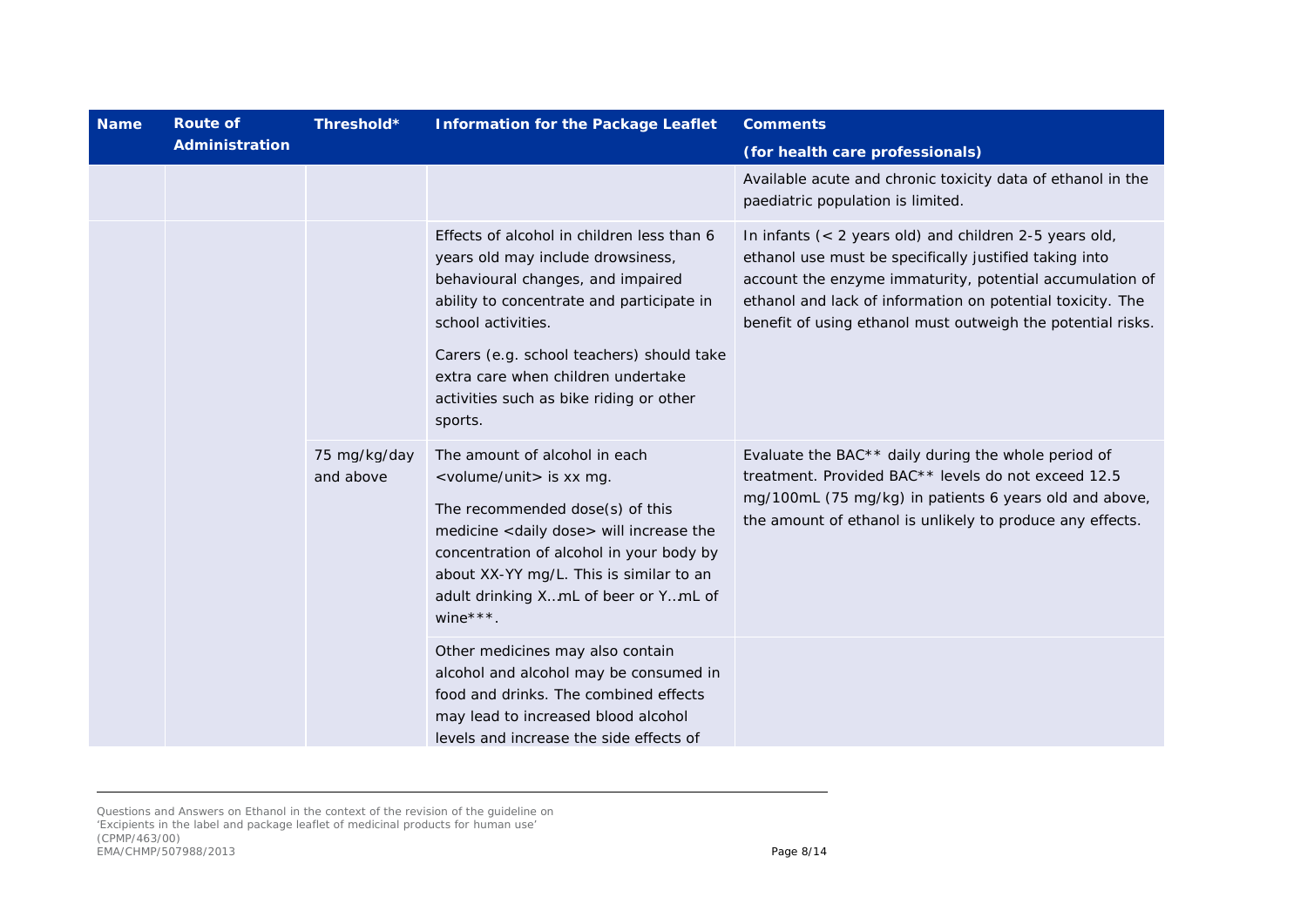| <b>Name</b>       | <b>Route of</b>       | Threshold*                                                                                                                                                                  | <b>Information for the Package Leaflet</b>                                                                                                                                                                                                                              | <b>Comments</b>                                                                                                                                                |
|-------------------|-----------------------|-----------------------------------------------------------------------------------------------------------------------------------------------------------------------------|-------------------------------------------------------------------------------------------------------------------------------------------------------------------------------------------------------------------------------------------------------------------------|----------------------------------------------------------------------------------------------------------------------------------------------------------------|
|                   | <b>Administration</b> |                                                                                                                                                                             |                                                                                                                                                                                                                                                                         | (for health care professionals)                                                                                                                                |
|                   |                       |                                                                                                                                                                             | alcohol.                                                                                                                                                                                                                                                                |                                                                                                                                                                |
|                   |                       |                                                                                                                                                                             | Because of its amount of alcohol, this<br>medicine should not be given in children<br>younger than 6 years old.                                                                                                                                                         |                                                                                                                                                                |
|                   |                       |                                                                                                                                                                             | If your child (6-11 years old) is taking<br>this medicine, the content of alcohol<br>could affect his/her performance, for<br>example at school.                                                                                                                        | When possible, avoid a chronic use (more than 2 weeks).<br>When possible, use discontinuously, and not more<br>frequently than 4 hourly (in case of infusion). |
|                   |                       |                                                                                                                                                                             | The amount of alcohol in this medicine<br>may affect your ability to drive or use<br>machines and may affect your<br>judgement and reaction times.                                                                                                                      |                                                                                                                                                                |
|                   |                       | Talk to your doctor or pharmacist if you<br>are pregnant or breast-feeding, if you<br>have liver problems, if you suffer from<br>epilepsy or if you suffer from alcoholism. | Particular precautions should be taken into account in<br>pregnant or breast-feeding women and high-risk groups<br>such as patients with liver disease or epilepsy (equivalent<br>statements should be considered in sections 4.6 and 4.4<br>respectively of the SmPC). |                                                                                                                                                                |
|                   |                       |                                                                                                                                                                             | The amount of alcohol in this medicine<br>may alter the effects of other medicines.                                                                                                                                                                                     | The interactions of ethanol should be stated and<br>documented in the SmPC (section 4.5).                                                                      |
| Cutaneous<br>zero |                       |                                                                                                                                                                             | This medicine contains alcohol as an<br>ingredient necessary for the medicine to<br>work properly.                                                                                                                                                                      | This statement is to provide reassurance to patients<br>concerning the presence of alcohol in the medicine.                                                    |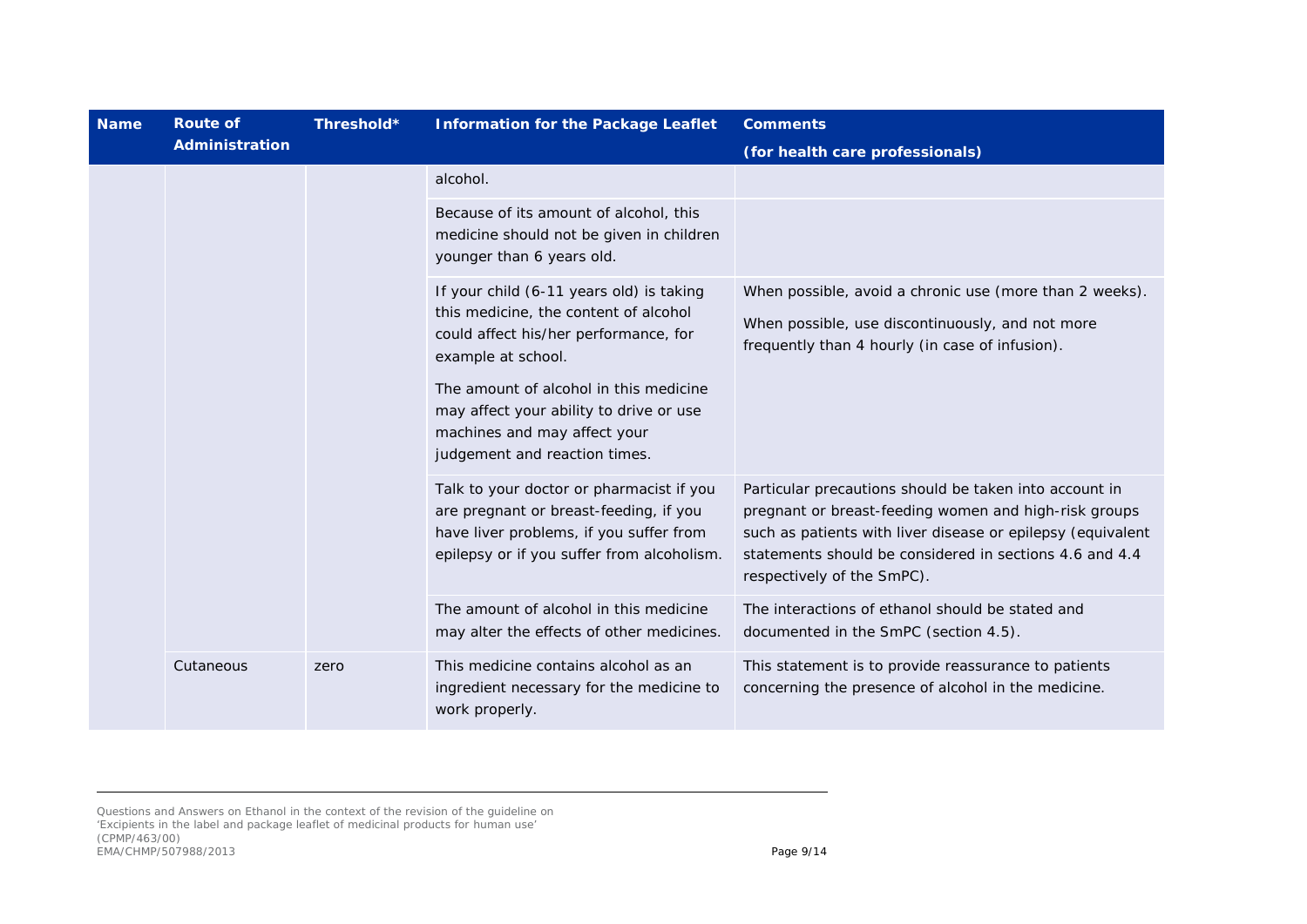| <b>Name</b> | Route of              | Threshold* | <b>Information for the Package Leaflet</b>                                                                                                                                                                                                                                              | <b>Comments</b>                                                                                                                                                                                                                                                     |
|-------------|-----------------------|------------|-----------------------------------------------------------------------------------------------------------------------------------------------------------------------------------------------------------------------------------------------------------------------------------------|---------------------------------------------------------------------------------------------------------------------------------------------------------------------------------------------------------------------------------------------------------------------|
|             | <b>Administration</b> |            |                                                                                                                                                                                                                                                                                         | (for health care professionals)                                                                                                                                                                                                                                     |
|             |                       |            | The amount of alcohol in each<br><volume unit=""> is xx mg.</volume>                                                                                                                                                                                                                    |                                                                                                                                                                                                                                                                     |
|             |                       |            | May be irritant to the skin.                                                                                                                                                                                                                                                            |                                                                                                                                                                                                                                                                     |
|             |                       |            | Cutaneous and general effects of alcohol<br>are enhanced in neonates and infants<br>(less than 2 years old) compared to<br>older children and adults due to a higher<br>absorption through the skin. Speak to<br>your doctor or pharmacist before giving<br>this medicine to your baby. | Alcohol is an agent that poses a risk of percutaneous<br>toxicity, particularly in the neonates (pre-term and term<br>newborn infants). Exposure of immature skin (especially<br>under occlusion) may lead to significant local reactions<br>and systemic toxicity. |

124 Notes:<br>125 \* This 125 \* This threshold will trigger the inclusion in the package leaflet of the corresponding safety statements (provided in the column "information for the Package Leaflet").<br>126 \*\* see Annex.

126  $**$  see Annex.<br>127  $***$  The packa

\*\*\* The package leaflet should give the equivalent volume of beer and wine, nominally calculated assuming 5% vol and 12% vol ethanol respectively.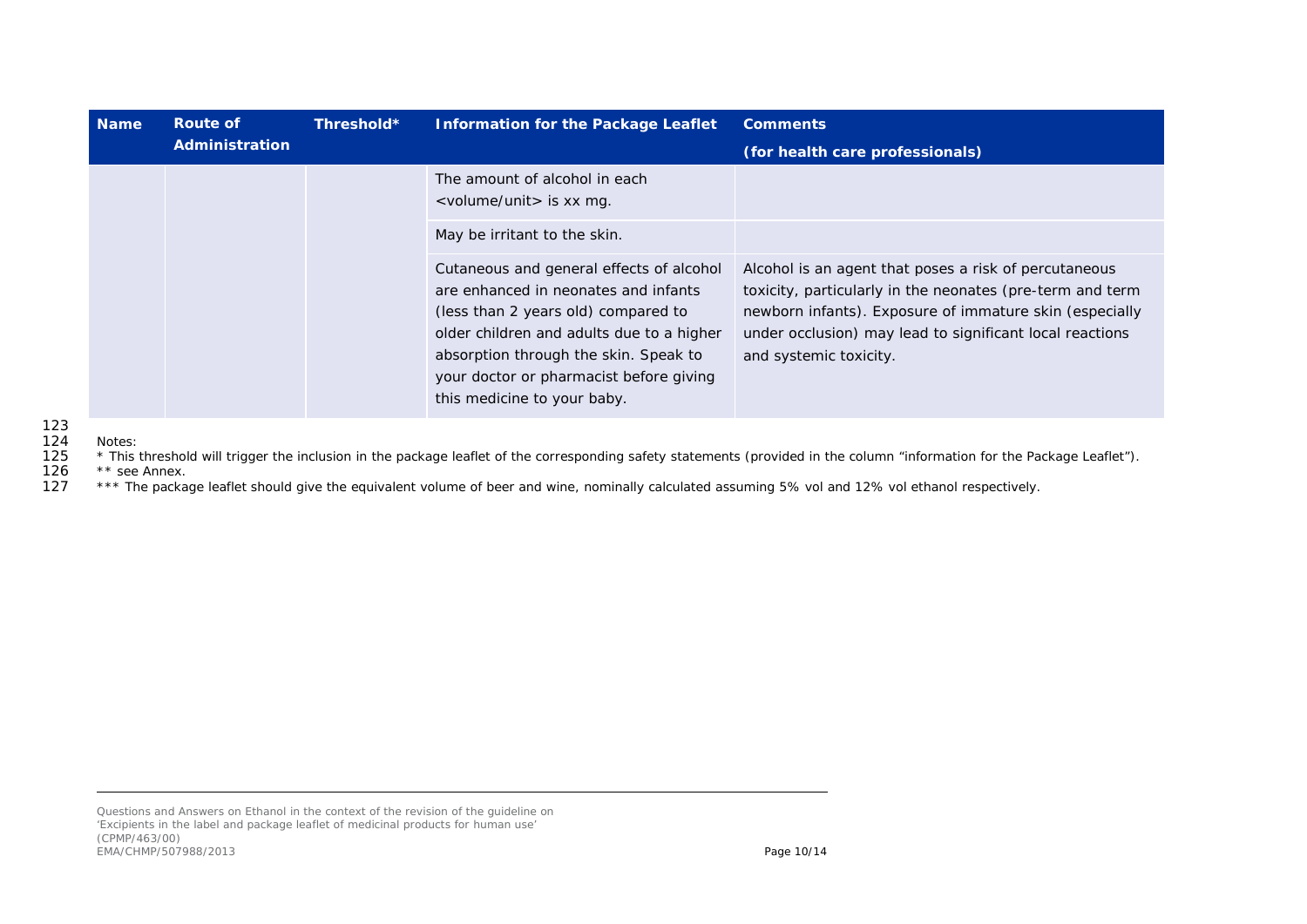#### **References**

- <span id="page-10-0"></span>129 1. Alcohol, Drug Monographs, Martindale. Available from: [http://www.medicinescomplete.com/mc/martindale/current/551-](http://www.medicinescomplete.com/mc/martindale/current/551-f.htm?q=ethanol&t=search&ss=text&p=19%23_hit) [f.htm?q=ethanol&t=search&ss=text&p=19#\\_hit](http://www.medicinescomplete.com/mc/martindale/current/551-f.htm?q=ethanol&t=search&ss=text&p=19%23_hit)
- <span id="page-10-1"></span> 2. Baselt, R.C. Biological Monitoring Methods for Industrial Chemicals. 2nd ed. Littleton, MA: PSG Publishing Co., Inc. 1988. 140.
- <span id="page-10-2"></span> 3. Jones, A. W et al. Determination of endogenous ethanol in blood and breath by gas chromatography–mass spectrometry. Pharmacology, Biochemistry and Behaviour 1983; 267– 272.
- <span id="page-10-3"></span> 4. Whittaker A et al. Toxic additives in medication for preterm infants. Arch Dis Child Fetal Neonatal Ed 2009; 94(4):F236–44.
- <span id="page-10-4"></span> 5. Detoxification and substance abuse treatment: Ethanol. <http://www.ncbi.nlm.nih.gov/books/NBK64115/pdf/TOC.pdf>
- <span id="page-10-5"></span> 6. Milap C Nahata et al. Safety of ''inert'' additives or excipients in paediatric medicines. Arch Dis Child Fetal Neonatal Ed November 2009 Vol 94 No 6.
- <span id="page-10-6"></span> 7. Brothers E et al. Toxicity, ethanol. 2009. Available from: <http://emedicine.medscape.com/article/1010220-overview>
- <span id="page-10-7"></span>8. Mancini AJ: Skin. Pediatrics 2004, 113:1114-1119.
- <span id="page-10-8"></span>9. The International Agency for Research on Cancer (IARC); 1988.
- <span id="page-10-9"></span> 10. National Toxicology Program Report on Carcinogens, 12th Edition. Toxicology and Carcinogenesis Studies of Urethane, Ethanol, and Urethane/ethanol (Urethane, CAS No.51-79- 6; Ethanol, CAS No. 64-17-5).
- <span id="page-10-10"></span> 11. Simon HK et al. Serum ethanol clearance in intoxicated children and adolescents presenting to the ED. Acad Emerg Med. 1994;1:520-4.
- <span id="page-10-11"></span> 12. Spohr HL et al. Prenatal alcohol exposure and long-term developmental consequences. Lancet 1993; 341:907-910 22.
- <span id="page-10-12"></span> 13. Coles CD et al. Prenatal alcohol exposure and human development. In Development of the Central Nervous System. Effects of Alcohol and Opiates. Ed. Miller MW. Wiley-Liss, Inc. (N.Y.) 1992:9–36.
- <span id="page-10-13"></span> 14. The Recommendations on the ethanol threshold in oral liquid preparations administered to children AFSSAPS, 5/04/2007. Available from: [http://www.centres-](http://www.centres-antipoison.net/cctv/rapport_ethanol_cctv_2006.pdf)[antipoison.net/cctv/rapport\\_ethanol\\_cctv\\_2006.pdf](http://www.centres-antipoison.net/cctv/rapport_ethanol_cctv_2006.pdf)
- <span id="page-10-14"></span> 15. Over-the-Counter Drug Products intended for oral ingestion that contain alcohol, department of health and human services, FDA, vol. 58, No. 202, 1993. Available from: [http://www.fda.gov/downloads/Drugs/DevelopmentApprovalProcess/DevelopmentResources/O](http://www.fda.gov/downloads/Drugs/DevelopmentApprovalProcess/DevelopmentResources/Over-the-CounterOTCDrugs/StatusofOTCRulemakings/UCM155028.pdf) [ver-the-CounterOTCDrugs/StatusofOTCRulemakings/UCM155028.pdf](http://www.fda.gov/downloads/Drugs/DevelopmentApprovalProcess/DevelopmentResources/Over-the-CounterOTCDrugs/StatusofOTCRulemakings/UCM155028.pdf)
- <span id="page-10-15"></span> 16. American academy of pediatrics; Commitee on Drugs. Ethanol in Liquid Preparations Intended for Children. Pediatrics 1984; 73: 405-407.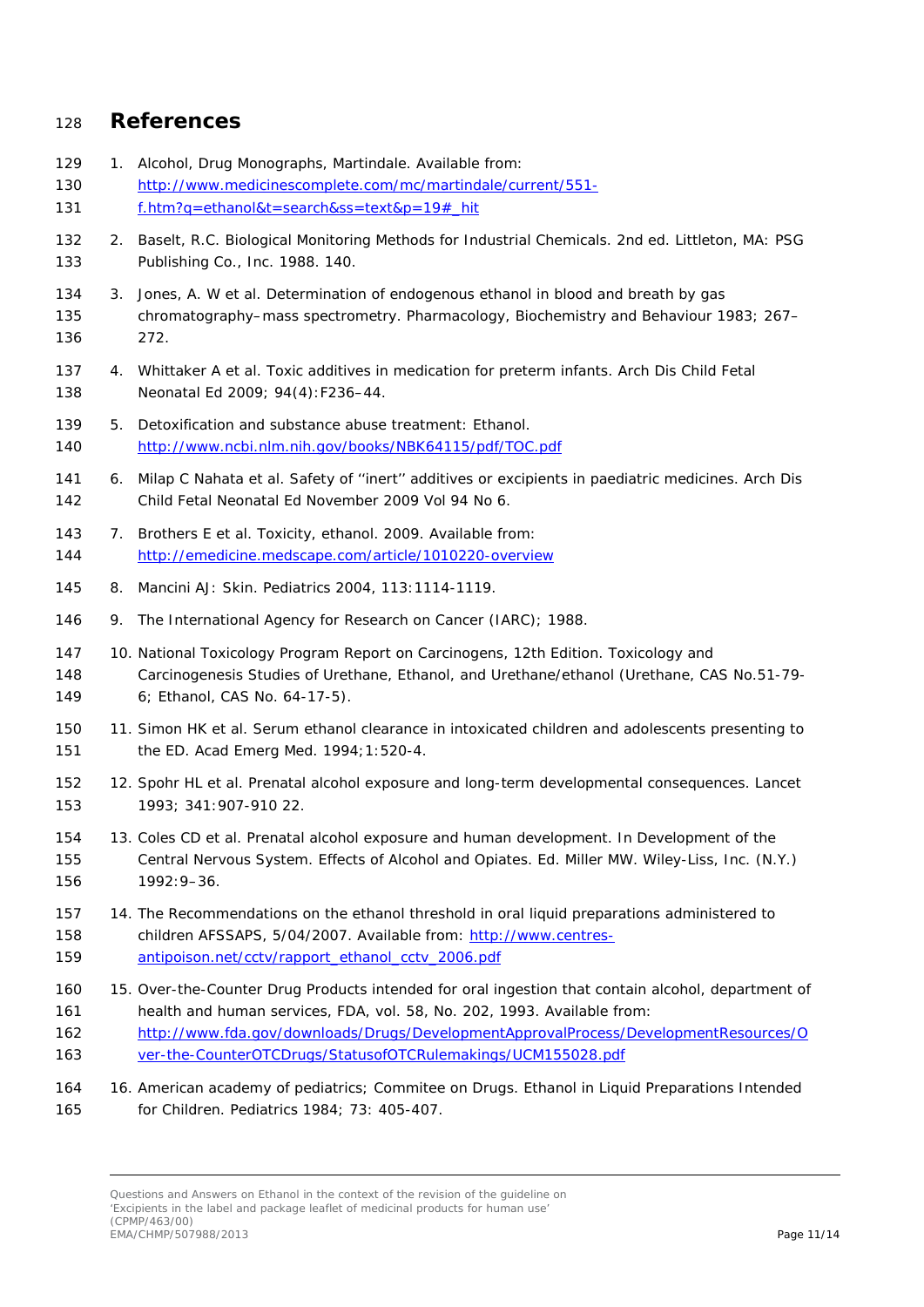- <span id="page-11-0"></span> 17. Pharmaceutical excipients, overview including considerations for paediatric dosing, Beijing, June 2010. Available from:
- [http://apps.who.int/prequal/trainingresources/pq\\_pres/workshop\\_China2010/english/22/002-](http://apps.who.int/prequal/trainingresources/pq_pres/workshop_China2010/english/22/002-Excipients.pdf) [Excipients.pdf](http://apps.who.int/prequal/trainingresources/pq_pres/workshop_China2010/english/22/002-Excipients.pdf)
- <span id="page-11-1"></span>18. Reflection paper: formulations of choice for the paediatric population'
- (EMEA/CHMP/PEG/194810/2005). Available from:
- [http://www.ema.europa.eu/docs/en\\_GB/document\\_library/Scientific\\_guideline/2009/09/WC50](http://www.ema.europa.eu/docs/en_GB/document_library/Scientific_guideline/2009/09/WC500003499.pdf) [0003499.pdf](http://www.ema.europa.eu/docs/en_GB/document_library/Scientific_guideline/2009/09/WC500003499.pdf)
- 19. Reflection Paper on ethanol content in herbal medicinal products and traditional herbal medicinal products (EMEA/502787/2008). Available from:
- [http://www.ema.europa.eu/docs/en\\_GB/document\\_library/Scientific\\_guideline/2010/02/WC50](http://www.ema.europa.eu/docs/en_GB/document_library/Scientific_guideline/2010/02/WC500070331.pdf) [0070331.pdf](http://www.ema.europa.eu/docs/en_GB/document_library/Scientific_guideline/2010/02/WC500070331.pdf)
- 20. Fiocchi MD et al. Ethanol in medicines and other products intended for children. Nutrition Research 1999; 19:373-379.
- 21. FDA Drug Safety Communication: Serious health problems seen in premature babies given Kaletra (lopinavir/ritonavir) oral solution, 2011. Available from:
- [http://www.fda.gov/downloads/AdvisoryCommittees/CommitteesMeetingMaterials/PediatricAdv](http://www.fda.gov/downloads/AdvisoryCommittees/CommitteesMeetingMaterials/PediatricAdvisoryCommittee/UCM272409.pdf) [isoryCommittee/UCM272409.pdf](http://www.fda.gov/downloads/AdvisoryCommittees/CommitteesMeetingMaterials/PediatricAdvisoryCommittee/UCM272409.pdf)
- 22. Concept paper of CHMP, PDCO and HMPC on the development of a quality guideline on pharmaceutical development of medicines for paediatric use, 29 July 2008, EMEA 138931/2008. Available from:
- [http://www.ema.europa.eu/docs/en\\_GB/document\\_library/Scientific\\_guideline/2009/09/WC50](http://www.ema.europa.eu/docs/en_GB/document_library/Scientific_guideline/2009/09/WC500003499.pdf) [0003499.pdf](http://www.ema.europa.eu/docs/en_GB/document_library/Scientific_guideline/2009/09/WC500003499.pdf)
- 23. Lamminpää A.et al. Alcohol intoxication in childhood and adolescence. Alcohol Alcohol 1995; 30(1):5-12.
- <span id="page-11-2"></span> 24. Lamminpää A et al. Acute alcohol intoxication among children and adolescents. Eur J. Pediatr 1994; 153(12):868-72.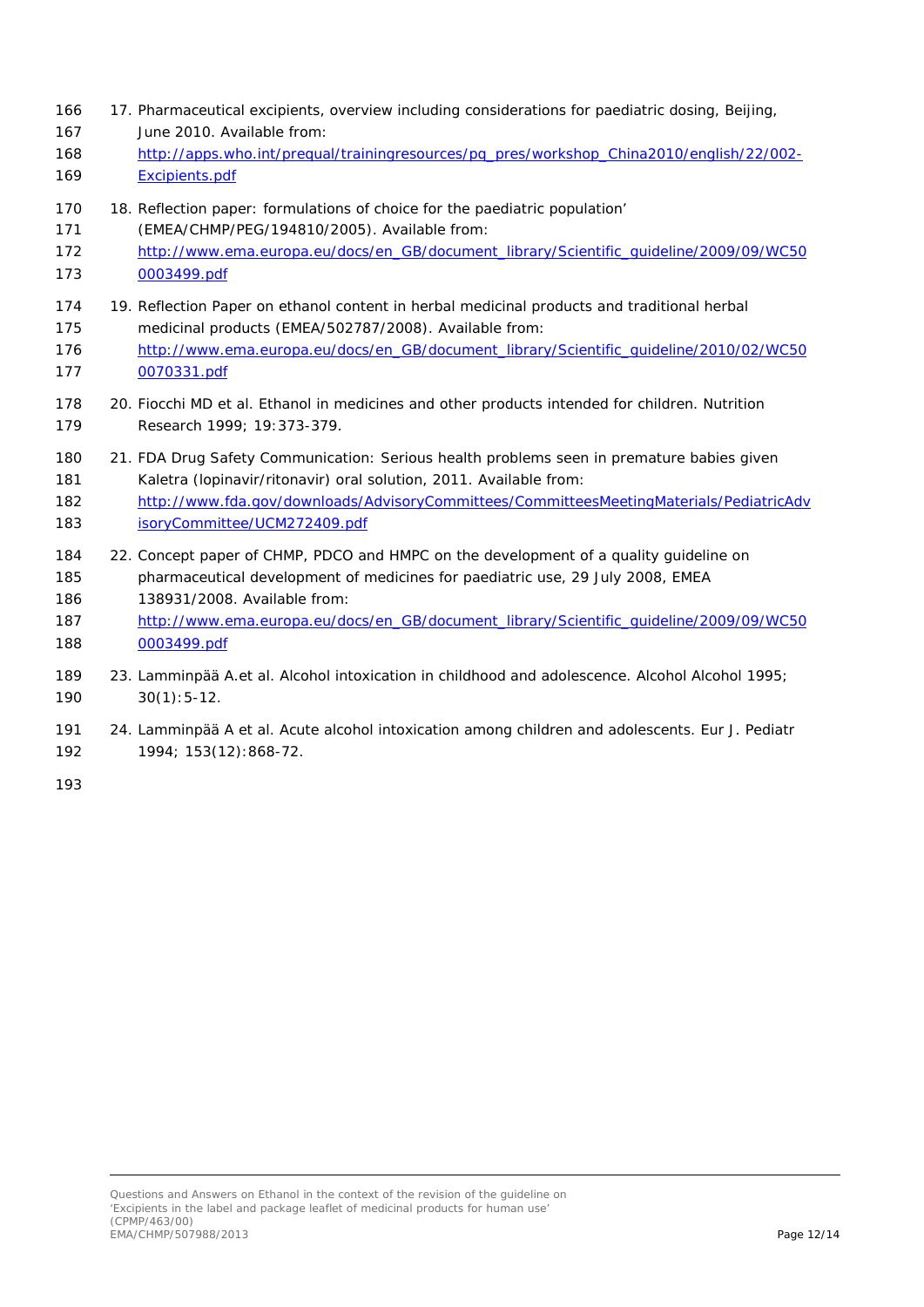### <sup>194</sup> **Annex**

#### 195 *Theoretical calculation of BAC: limitations and assumptions*

- 196 It is important to note the limitation of blood ethanol (alcohol) estimates from mathematical
- 197 modelling. The formula presented below makes many assumptions but may be used in the
- 198 approximate estimation of blood alcohol concentration (BAC) rise. For example the equation below
- 199 assumes complete and instantaneous absorption of ethanol orally ingested ethanol.
- 200 Ingested Ethanol in a single dose (g) 201 BAC (g/L)  $\approx$  Blood ethanol (mg/100mL or mg/dL) = 202 Volume of distribution (L/kg) x Weight (kg) 203
- 204 **BAC = Blood Alcohol Concentration (g/L)** is a common way of expressing ethanol (alcohol) 205 concentrations that avoids the use of decimal points and should therefore be encouraged. 206 Alternatively g/L can be used. As there are many ways of expressing BAC it is sometimes advisable 207 to express the amount in both mg/100mL and g/L to achieve clarity.
- 208 An example displaying the predicted rise in BAC assuming volume of distribution is presented 209 below:

#### 210 **Exposure to ethanol in mg/kg and predicted rise in BAC**

211

| <b>Ethanol intake</b><br>in g/kg and<br>mg/kg | <b>Predicted rise in BAC</b><br><b>Assuming Volume of</b><br>distribution<br>$(Vd)$ 0.6L/kg |             | <b>Recommendations</b>                                                        |
|-----------------------------------------------|---------------------------------------------------------------------------------------------|-------------|-------------------------------------------------------------------------------|
| 0.006 g/kg<br>6 mg/kg                         | 1mg/100mL                                                                                   | $0.01$ g/L  | Suggested limit in medicines for patients 2-6<br>years old                    |
| $0.075$ g/kg<br>75 mg/kg                      | 12.5mg/100mL                                                                                | $0.125$ g/L | Suggested limit in medicines patients 6 years<br>old and over                 |
| $0.3$ g/kg<br>300 mg/kg                       | 50mg/100mL                                                                                  | $0.5$ g/L   | Limit for driving in many EU countries                                        |
| $0.6$ g/kg<br>600 mg/kg                       | 100mg/100mL                                                                                 | $1$ g/L     | With BAC of 1 g/L increases in mortality has<br>been seen in children         |
| $1.8$ g/kg<br>1,800 mg/kg                     | 300mg/100mL                                                                                 | $3$ g/L     | Life-threatening BAC usually reported to be<br>approximately 3 g/L in adults. |

212

- 213 **Ingested Ethanol (g)** may be calculated from the concentration of ethanol (alcohol) and the
- 214 volume of a single dose. The specific gravity of ethanol (alcohol) is 0.789 i.e. 1 mL weighs 0.789 g
- 215 (0.8 may be used as an approximation). In calculating ingested ethanol (alcohol) it may be
- 216 necessary to first convert the percentage v/v into percentage w/v. For example an ethanol
- 217 (alcohol) concentration of 12.5%v/v corresponds to 10%w/v (12.5mL /100mL x 0.8= 10g/100mL).